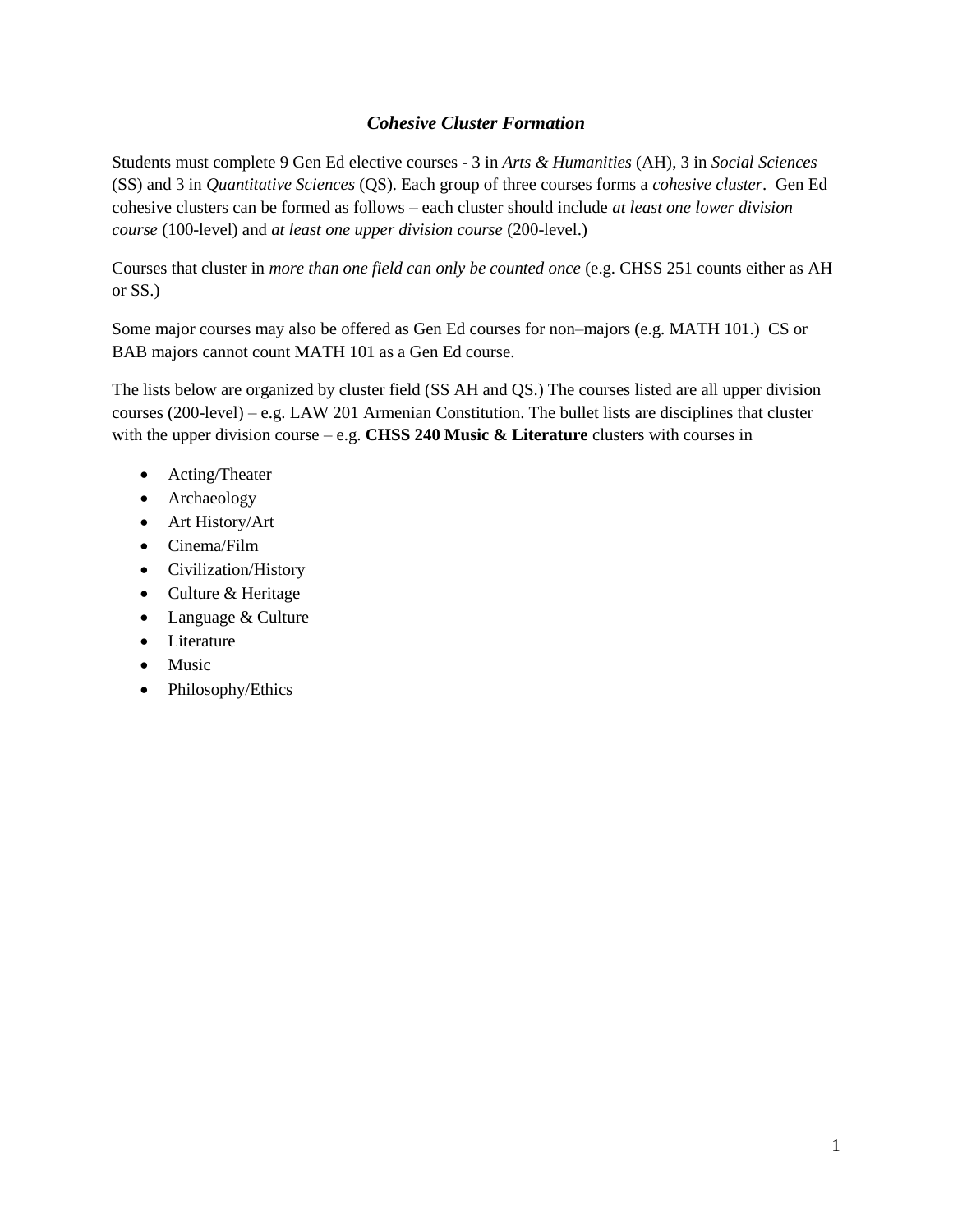### **SOCIAL SCIENCES CLUSTERS**

**CHSS 211 GREAT BOOKS GE AH/SS** – clusters with GE SS courses in

- $\bullet$  Law
- Political Science
- Psychology
- Sociology

### **CHSS 251 TOPICS IN CINEMA GE AH/SS** – clusters with GE SS courses in

- Archaeology
- Cultural Geography
- Law
- Political Science
- Psychology
- Religion
- Sociology

### **CHSS 280 CLINICAL PSYCHOLOGY GE SS**– clusters with GE SS courses in

- Cultural Geography
- Culture
- Psychology
- Sociology

*(Please note this course was offered as a lower division course in previous years CHSS182.)*

### **CHSS 282 TRADE GE SS** – clusters with GE SS courses in

- Cultural Geography
- Economics
- Political Science
- Sociology

### **CHSS 290 CULTURAL GEOGRAPHY GE AH/SS** - clusters with GE SS courses in

- Culture
- Economics
- Psychology
- Religion
- Sociology

### **CHSS 291 MODERNISM GE AH/SS –** cluster with GE SS courses in

- Culture
- Psychology
- Religion
- Sociology

### **PSIA 201 POLITICAL PHILOSOPHY GE AH/SS** - clusters with GE SS courses in

- Law
- Political Science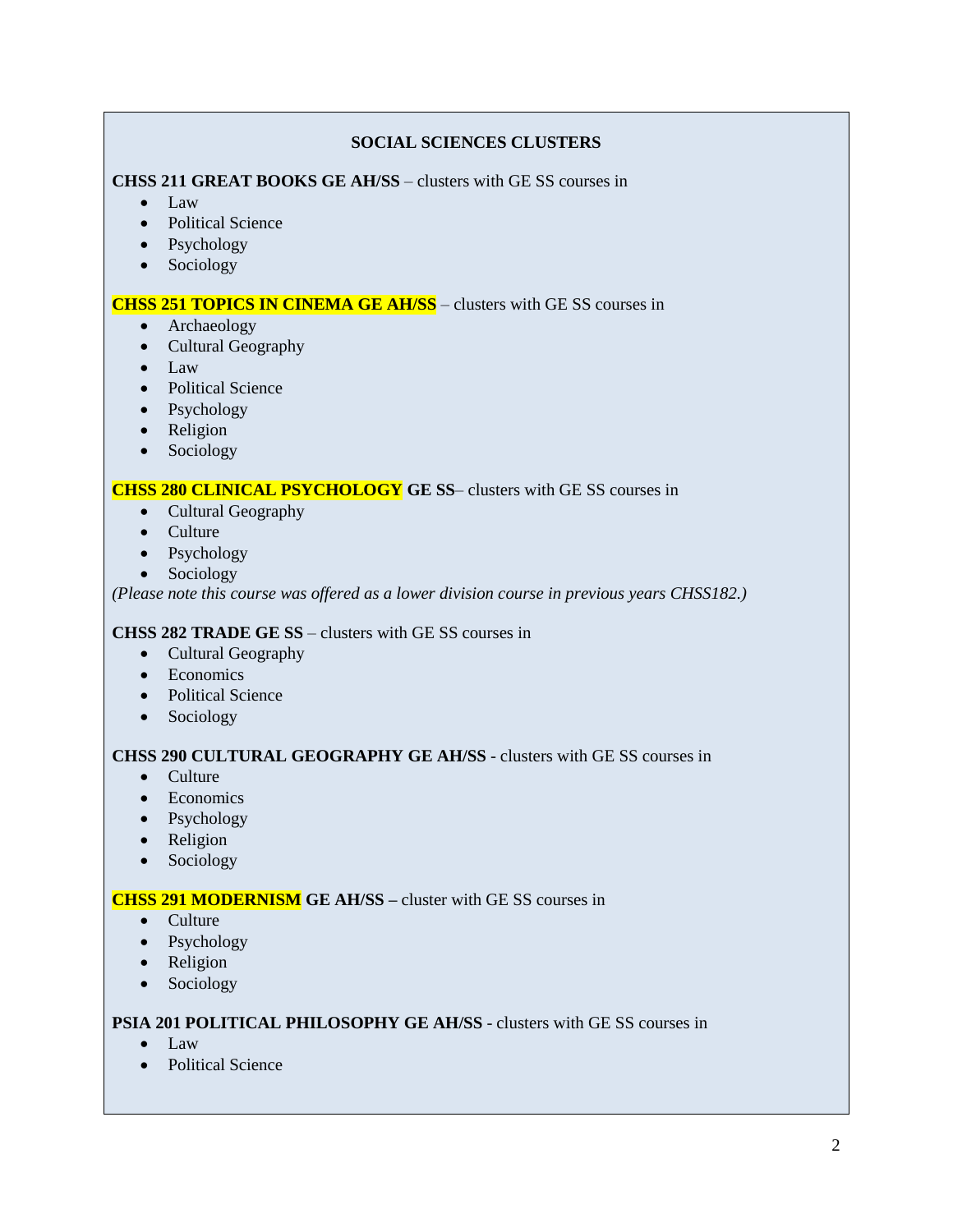# **PSIA 281 DEVELOPMENT POLICY GE SS** - clusters with GE SS courses in

- Economics
- Law
- Political Science
- Sociology

**LAW 201 ARMENIAN CONSTITUTION GE SS** – if taken as an upper division course, clusters with GE SS courses in

- $\bullet$  Law
- Political Science

*(Please note this course is now offered as a lower division course LAW112.)*

### **ARTS & HUMANITIES CLUSTERS**

**CHSS 211 GREAT BOOKS GE AH/SS** – clusters with GE AH courses in

- Acting/Theater
- Culture & Heritage
- Discourse Analysis
- English Structure
- Journalism
- Language & Culture
- Literature
- Logic
- Music
- Philosophy/Ethics
- Religion
- Rhetoric

### **CHSS 251 TOPICS IN CINEMA GE AH/SS** – clusters with GE AH courses in

- Acting/Theater
- Archaeology
- Art History/Art
- Civilization/History
- Communications
- Culture & Heritage
- English Structure
- Geography
- Journalism
- Language & Culture
- Linguistics
- Literature
- Logic
- Music
- Philosophy/Ethics
- Religion
- Rhetoric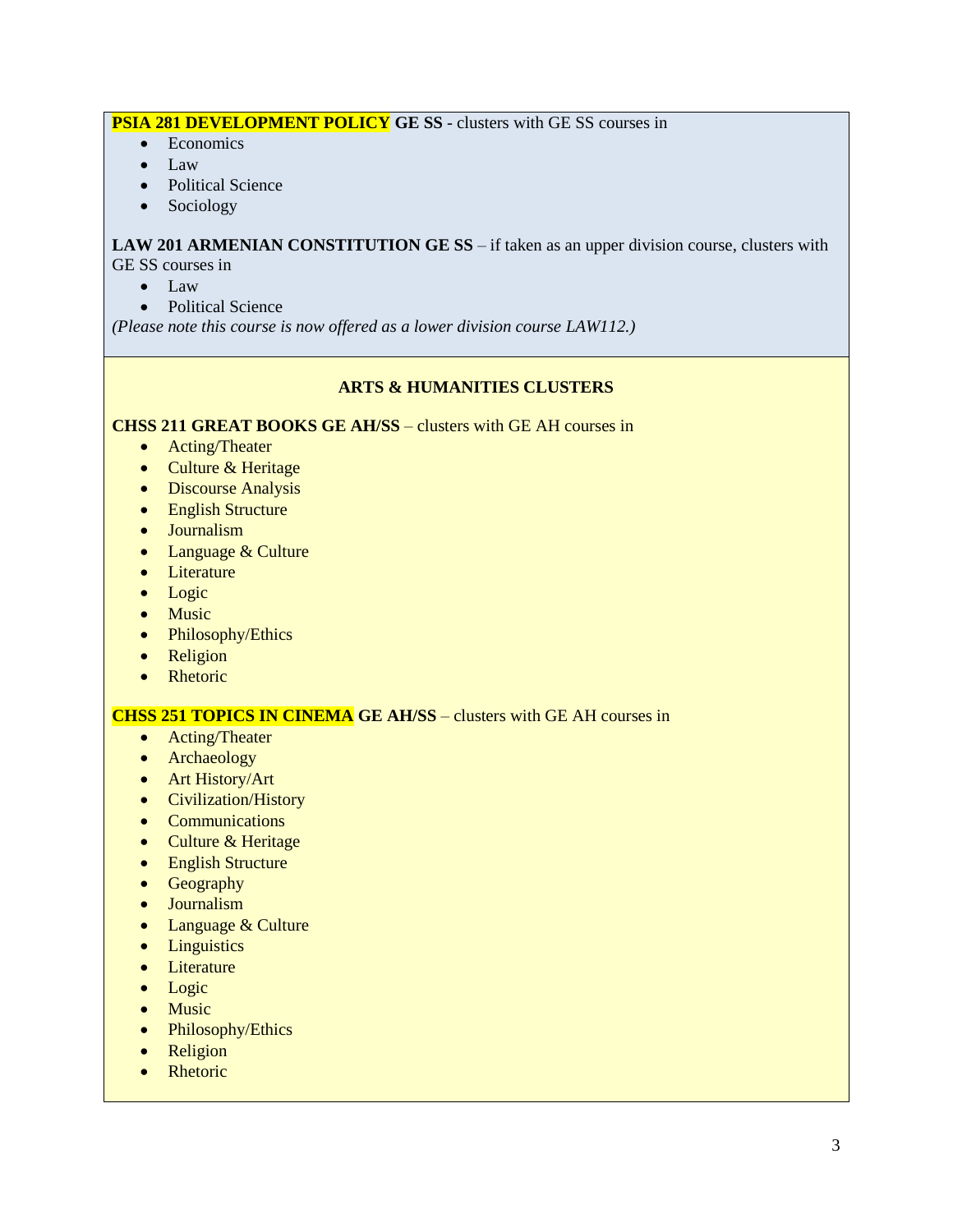# **CHSS 240 MUSIC & LITERATURE GE AH** - clusters with GE AH courses in

- Acting/Theater
- Archaeology
- Art History/Art
- Cinema/Film
- Civilization/History
- Culture & Heritage
- Language & Culture
- Literature
- Music
- Philosophy/Ethics

# **CHSS 290 CULTURAL GEOGRAPHY GE AH/SS** - clusters with GE AH courses in

- Archaeology
- Cinema/Film (depending on topic)
- Civilization/History
- Cultural Geography
- Culture & Heritage
- Language & Culture
- Philosophy/Ethics
- Religion

# **CHSS 291 MODERNISM GE AH/SS –** cluster with GE AH courses in

- Art History/Art
- Cinema/Film
- Communications
- Language & Culture
- Literature
- Logic/Rhetoric
- Music
- Philosophy/Ethics

# **PSIA 201 POLITICAL PHILOSOPHY GE AH/SS** - clusters with GE AH courses in

- Acting/Theater
- Communications
- Discourse Analysis
- English Structure
- Journalism
- Literature
- Logic
- Philosophy/Ethics
- Religion
- Rhetoric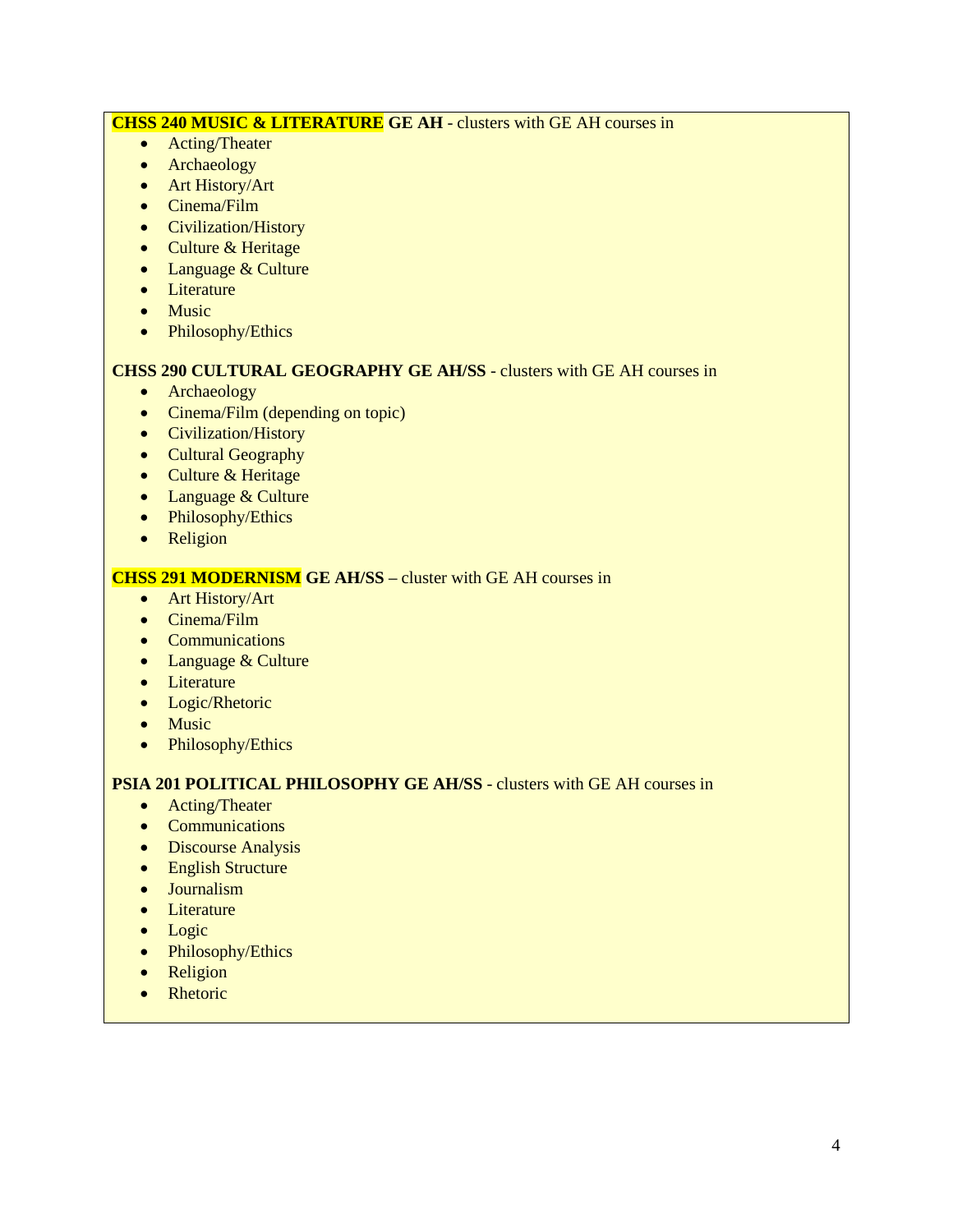## **QUANTITATIVE SCIENCES CLUSTERS**

### **CSE 262 QUANTITATIVE BIOLOGY GE QS** - clusters with GE QS courses in

- Biology
- Bio-science
- Chemistry
- Environmental Sciences
- Health
- Information Systems/Computer Science
- Math & Statistics
- Physics

### **CSE 285 HOW THINGS WORK GE QS** – clusters with GE QS courses in

- Energy
- Information Systems/Computer Science
- Math & Statistics
- Physics
- Technology

### **CSE 291 INTRODUCTION TO PRODUCT DESIGN GE QS** - Clusters with GE QS courses in

- Physics
- Technology
- Creativity
- Math/Stats
- Computer Science/Information Systems
- Data

### **ENV 202 ENVIRONMENTAL PROJECTS GE QS** - clusters with GE QS courses in

- Biology
- Bio-science
- Chemistry
- Climate
- Energy
- Environmental Sciences
- Health
- Information Systems/Computer Science
- $\bullet$  Math & Statistics

### **ENV 210 DISASTERS GE QS–** Clusters with GE QS courses in

- Biology
- Bio-science
- Chemistry
- Climate
- Energy
- Environmental Sciences
- Health
- Information Systems/Computer Science